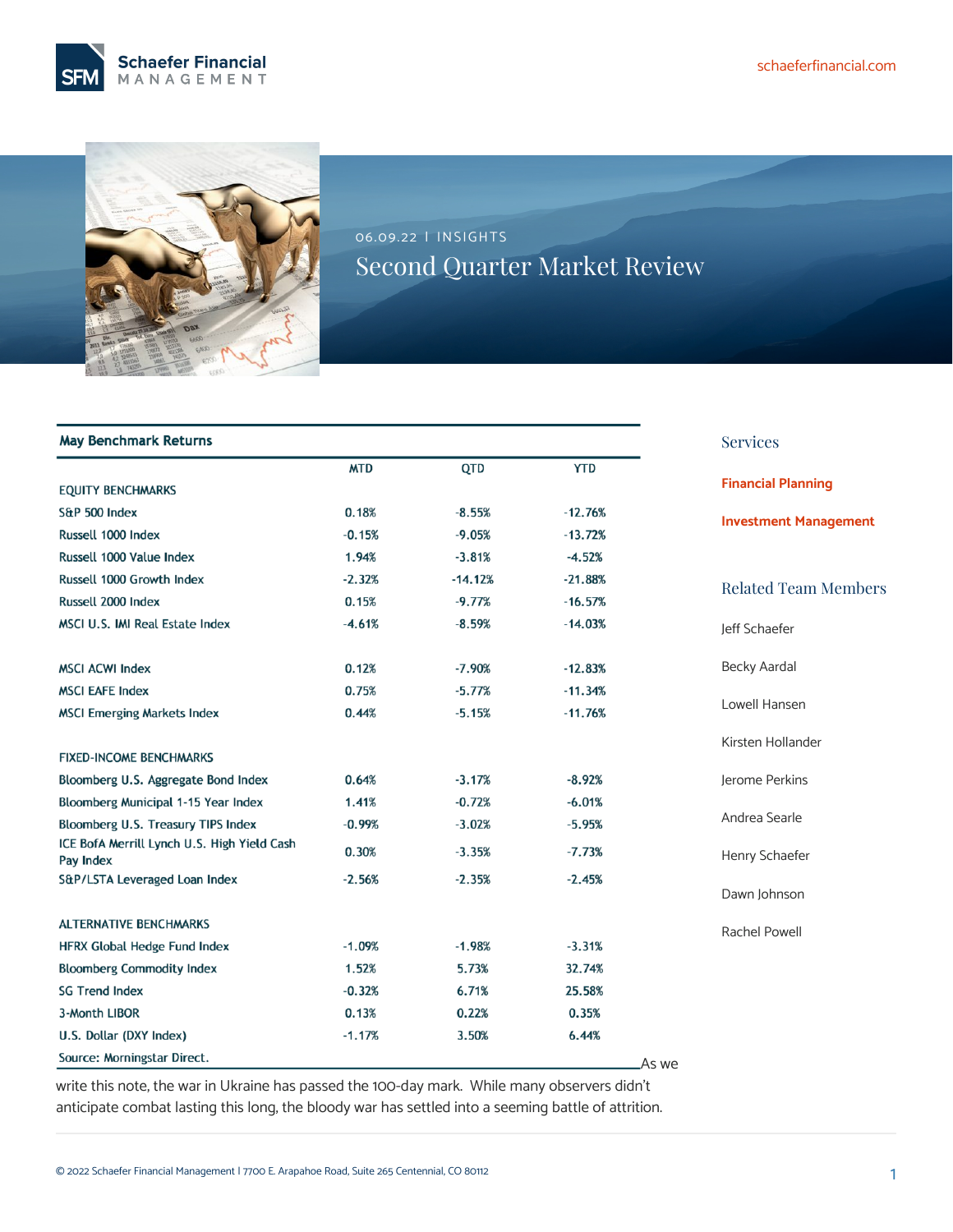

While developments continue to receive some attention from the media, the short attention span of the modern news consumer has largely relegated the conflict to a secondary worry.

We continue to hope for a speedy and peaceful end to the conflict and its awful human toll. Even if there is a rapid end via a negotiated settlement, the fact is that the attack by Russia, the response by the West and the far reaching economic and financial impacts will continue to be felt for years to come.

The most obvious impact for investors has been the sharp acceleration in energy prices and inflation in general. The conditions for an extended period of rising and accelerating inflation were actually put in place over the past fourteen years. Covid, the resulting lockdowns, and the enormous policy response by the Federal Reserve and the Federal government's spending bacchanal were the straws that broke the camel's back. The war in Ukraine is only making matters worse as disruptions to global energy markets and grain markets are beginning to ripple across the globe.

The sharp rise in inflation pressures has forced the Fed into an uncomfortable and unfamiliar position. Ever since the Great Financial Crisis, the Fed has chosen between more or less stimulus. Sometimes the stimulus took the form of lower rates, but rates couldn't fall below zero, the stimulus morphed to asset purchases (i.e., quantitative easing). The latter is what grew the Fed's balance sheet by 10 times (i.e., \$8 trillion) between the fall of 2008 and today. A lack of inflation allowed the Fed the luxury of providing this stimulus. Now, however, inflation has put an end to that game. The Fed has finally started to withdraw stimulus by simultaneously raising interest rates (although at an embarrassingly modest pace) and by allowing the balance sheet to shrink (i.e., quantitative tightening).

We believe that this is and will continue to be the dominant issue for the markets as we move forward. There are always lots of important issue for investors to consider. Right now, we would cite the following as potential stress points:

- The lingering battle with Covid (see China's harsh lockdowns)
- The war in Ukraine
- The strength of the US and global economies (market performance is far worse in a recession as opposed to a slowdown)
- Upcoming US elections and resulting policy uncertainty

For investors, none of these issues can transcend inflation and rising interest rates being used to battle inflation. With few interruptions, the fact is that interest rates have declined for nearly 40 years. In the fall of 1981, when investors could buy 30-year, non-callable US Treasury bonds at 15.75% yields to maturity, no one wanted them. Today, we look back and ask "What were they thinking? How could anyone pass up that opportunity?" The answer is that after a decade of bruising inflation, most investors couldn't see how inflation and interest rates could fall. We suspect that, years in the future, our children and grandchildren will study late 2021 and wonder at how investors could buy 30 year, non-callable US Treasury bonds at 2% yields when inflation was running at 8%. Who would willingly lock in negative real returns? Once again, a failure of imagination has blinded investors to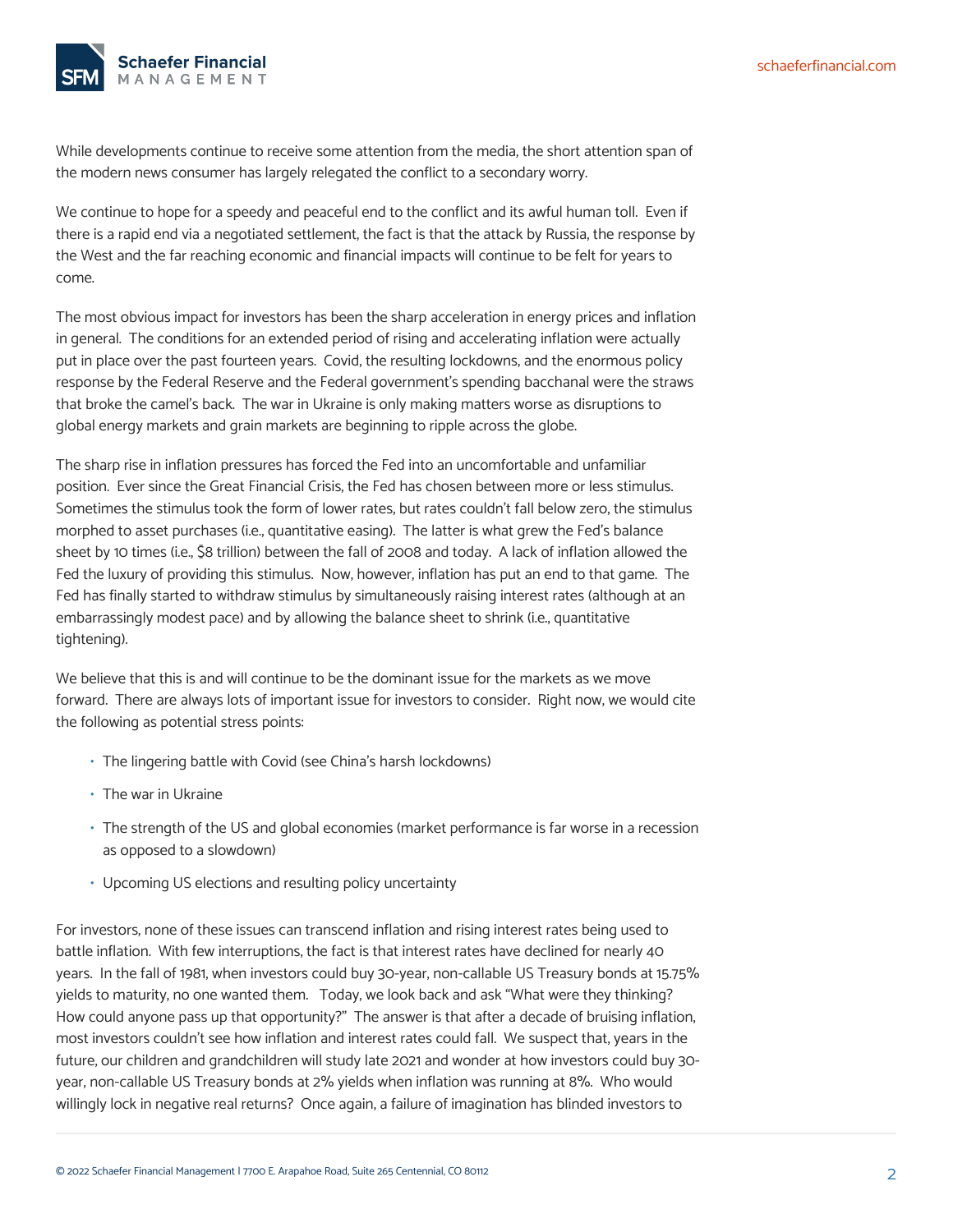

the possibility that central bankers who have wanted higher inflation may get their wish. If higher inflation begets higher interest rates, so be it. Stock price levels are no longer a central focus on the Fed.

This is ultimately a very healthy development. The Fed shouldn't fixate on nor manipulate stock prices. Stock prices are not, after all, the economy. The transition, however, from a heavily dependent market to a market free of that dependency has the potential to be volatile and, at times, painful. In much the way that a substance abuser has to go through a painful process of withdrawal to reach a better, healthier state, so must the markets wean themselves from artificial stimulus. The difficult first five months of 2022 seem a likely preview of what investors may be faced with as the Fed does battle with inflation

## **So Where Do We Go From Here?**

If our concerns about the difficulty of taming inflation are correct, both stock and bond markets are likely to remain volatile. While diversification and a suitable time horizon always remain the preferred methods to deal with market volatility, this paradigm shift toward higher rates dictates a shift in portfolio emphasis.

When interest rates are at the "zero bound,", capital is essentially free. When capital is free, the rigor with which businesses and investors allocate their capital diminishes. In the public securities markets, this manifests itself in risk taking. Fixed income investors move from high-quality, shortterm securities to long dated speculative bonds. In the equity markets, solid business with resilient balance sheets aren't nearly as sexy as companies that promise to grow to the sky even though they have no hope of ever making a profit. The party is great fun until the music stops and the reversal of interest rates is the clearest sign that the party is over.

For fixed income investors, cash returns have suddenly moved up and become a compelling alternative to bonds. We think that Treasury bills, with the highest credit quality and liquidity, are of greatest interest. Bond investors always have to balance credit risk and interest rate risk, but at the moment we think the latter is a bigger issue than the former If rates rise too far too fast, the Fed may trigger a recession. For the moment, however, we think the US can avoid a recession. This means that high-quality, short-term bonds (with less rate risk) or floating rate instruments make the most sense. We are also partial to alternative strategies that can offer what we hope to get from bonds (i.e., lower volatility and uncorrelated returns) without the interest rate risk.

In the equity markets, fundamentals are re-asserting themselves. They always do, but the last few years have been a painfully long stretch where hopes and dreams trumped discipline and insight. As fundamentals move to the fore, we think strong businesses with sound balance sheets will supplant the high growth, speculative names that led the market higher. Investment strategists describe this as "shortening the duration of your equities." This is an excessively complicated way of describing what we call being "closer" to your cash flow.

By way of illustration, consider two alternative real estate investment opportunities. The first is with a developer with big dreams. He plans to close on land he has under contract, using debt to make the purchase. Once that is closed, the plan is to complete the design of a new "multiuse" property.